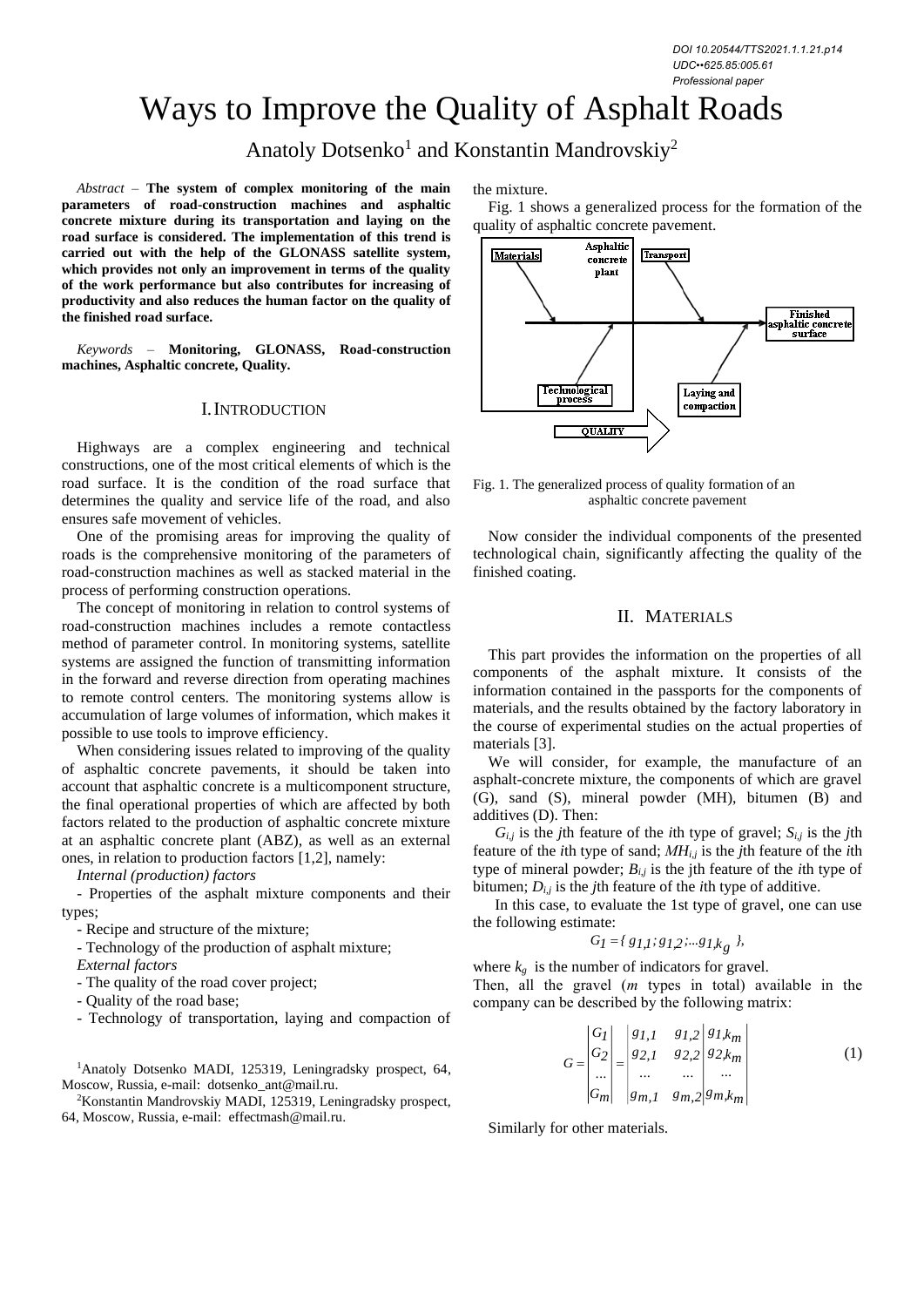Here,  $k_m$ ,  $k_s$ ,  $k_{\text{MH}}$ ,  $k_b$ ,  $k_d$  is the number of regulated parameters for gravel sand, mineral powder, bitumen and additives, respectively; *m*, *d*, *c*, *e*, *f* is the number of different types of these materials in the company's warehouse. On the basis of this representations we can introduce a generalized record of the aggregate of properties of the asphalt-concrete mixture components and parameters of the technological process:

To display the properties of the asphalt-concrete mixture, we will use the following set:

$$
ACV = \{acy_{p} \, acv_{2} \dots acv_{k_{ACV}}\}
$$
 (2)

where  $acv_i$  is the *i*th indicator of the asphalt-concrete mixture quality;

*KASV* is the maximum number of indicators of the asphaltconcrete mixture.

Moreover, the properties of the asphalt-concrete mixture at the outlet of the ACP can be represented as a mathematical model [4]:

$$
ACV = \varphi \left( M, TP, F_{TP} \right) \tag{3}
$$

where  $F_{TP}$  is the perturbation affecting the technological process.

During transportation of the asphalt-concrete mixture from the ACP to the object ( $TR_i = \{tr_{i,1}, tr_{i,2},...tr_{i,k_{TR}}\}$  operation), its properties are modified

$$
ACV_{TR_i} = \psi \ (ACV, TR_i, F_{TR_i}). \tag{4}
$$

Similarly, the properties of the finished asphalt-concrete pavement can be written as:

$$
ACV_{i,j}^{B} = q(ACV_{TR_i}, PL_i, F_{PL}),
$$
 (5)

where  $ACV_{i,j}^B$  is a set of properties of asphalt concrete for the *i*th facility and *j*th supply of materials;  $PL_i - a$  set of indicators of the quality of laying and compaction of the mixture for the *i*th object; *FPL* is the perturbation.

#### III. TECHNOLOGICAL PROCESS

This part provides information on the actual values of the process parameters [5], among which the most important are:

- Granulometric composition of each components of the asphalt mixture.

- Dosing error.

- Actual mixture composition for each batch.

- Temperature of bitumen, mineral materials, finished mixture at the outlet.

- Accuracy of control.

- Frequency of control.

- Systematic error of the control system.

- Methods and algorithms for processing of measurement results.

Transportation of asphaltic concrete mixture to the place of laying (**«**Transport**»**):

- Monitoring of the vehicle parameters - dump truck (cargo mass, speed and direction of movement);

- Monitoring of the parameters of asphalt mixture (temperature in the upper and lower parts of the dump truck's body, in its side parts);

- The time of loading, delivery and unloading of the mixture;

- The rhythm of supplies;

- Fuel consumption level;

- Environmental conditions.

**«**Laying and compaction**»** of asphaltic concrete mixture:

- Monitoring of paver's parameters (paving speed, fuel consumption level);

- Monitoring of the parameters of the asphalt mixture during installation (temperature and thickness of the layer to be laid);

- Monitoring of the parameters of the compacting machines (speed of the rollers, amplitude-frequency characteristics, the number of passes on one track, the level of fuel consumption);

- Monitoring of the parameters of the asphalt mixture during compaction (temperature, density);

- Environmental conditions.

To implement the presented structure of the integrated monitoring of the parameters of the asphalt mixture and roadconstruction machines, they are equipped with the GLONASS-tracker satellite system, which ensures the realtime recording of the above parameters and the data transferring to the Central computer server (Center of an integrated control system).

This server, taking into account the current situation along the route of vehicle, as well as during the laying and compaction of the mixture, adjusts the operation mode of the factory equipment and ensures that the required quality of asphalt mixture is obtained at the outlet of asphaltic concrete plant.

The GLONASS-tracker system determines the coordinates of the location of vehicles by using the satellite signals. Sensors that determine the temperature of the mixture, fuel consumption, cargo mass and others are also connected to the tracker.



Fig. 2. Interaction of an integrated management system with the subsystem «Transport»